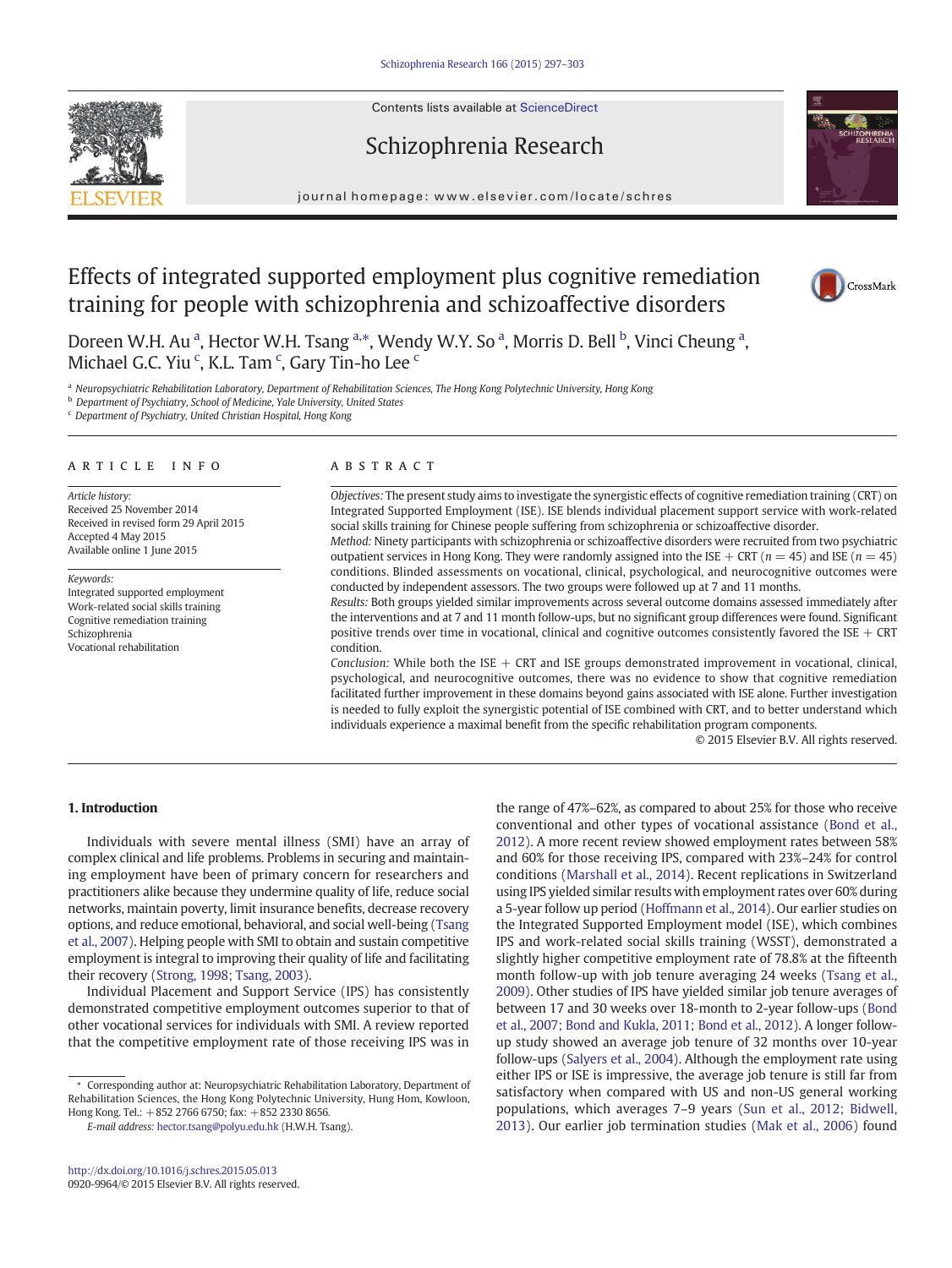that interpersonal problems were commonly associated with short job tenure. This observation prompted our development of the combined approach of IPS and WSST and the creation of our augmented model of IPS that we called Integrated Supported Employment (ISE). ISE targets social competence and problem solving by using social skills training method ISE to boost vocational outcomes [\(Tsang, 2008](#page--1-0)).

The landmark review by [Green \(1996\)](#page--1-0) investigated the contribution that deficits in neurocognition make to poor community functioning (social and vocational) among those with schizophrenia. Our later review echoed the conclusion that cognitive ability is a significant predictor of employment outcomes, including work success, skill acquisition, and independent living among those with SMI [\(Tsang et al.,](#page--1-0) [2010\)](#page--1-0). Along the same line, another review which focuses on the interaction between supported employment services (SE) and cognitive functioning has pinpointed that provision of SE alone may improve some basic cognitive domains such as attention and psychomotor speed, but that it is more difficult to address impairments in higher order functions including working memory, verbal learning and memory, and executive function [\(McGurk and Mueser, 2004](#page--1-0)). Several later randomized controlled studies further demonstrated that SE in combination with cognitive remediation training (CRT) significantly maximized the positive employment outcomes of SE alone by 12 to 24 months ([McGurk et al., 2005; Bell et al., 2008](#page--1-0)).

In the present study, we take a step further by exploring whether improving neurocognitive functions by CRT can boost vocational outcomes beyond what integrated social skill training can do in our ISE program. We hypothesize that CRT may improve vocational outcomes, because improved cognitive capacity may allow participants in ISE to better utilize the social skills training and other rehabilitation interventions, as well as to perform better at work. This combination of interventions has not been explored in the literature and has never been attempted in an Asian country. We built upon our earlier work to develop a state-of-the-art model of supported employment which combines IPS, WSST and CRT. We hypothesize that vocational, clinical, psychological and neurocognitive outcomes would be further improved with this innovative approach.

### 2. Material and method

#### 2.1. Participants

Ninety eligible participants from two local psychiatric out-patient clinics or day hospitals were recruited between April 2011 and April 2013. Participants were ages 18 and older with a DSM-IV-TR diagnosis of schizophrenia or schizoaffective disorder as confirmed by the Chinese Version Structural Clinical Interview for the Diagnostic and Statistical Manual of Mental Disorders IV [\(So et al., 2005](#page--1-0)). Participants were in various stages of rehabilitation at the time of recruitment, but were excluded if they had moderate or greater cognitive impairment. These excluded participants that had a score of greater than 18 on the 30-item Mini-Mental State Examination [\(Chiu et al., 1994\)](#page--1-0) and/or were not mentally capable of giving informed consent. Participants were currently unemployed, and had competitive employment as their current vocational goal.

#### 2.2. Measures

The primary outcome measures were employment rate and job tenure as measured by the employment outcome checklist ([Tsang](#page--1-0) [et al., 2002\)](#page--1-0). Secondary measures included the 18-item Brief Psychiatric Rating Scale (BPRS) [\(Overall and Gorham, 1962](#page--1-0)); the Global Assessment of Functioning (GAF) [\(American Psychiatric Association, 2000\)](#page--1-0); the Chinese version of Personal Well Being Index—Adult (PWI) [\(Lau et al.,](#page--1-0) [2005\)](#page--1-0), and the Rosenberg Self-esteem Scale (RSES). Executive functioning was measured by the Wisconsin Card Sorting Test (WCST) [\(Heaton](#page--1-0) [et al., 1981\)](#page--1-0). Five cognitive domains were measured by MATRICS Consensus Cognitive Battery (MCCB) [\(Green et al., 2004](#page--1-0)), which included speed of processing, attention/vigilance, visual learning and memory, reasoning and problem solving, and social cognition. Verbal learning and working memory were measured in three stages of information processing by the Hong Kong List Learning Test (HKLLT) 2nd Edition [\(Chan et al., 2000; Chan, 2006](#page--1-0)).

#### 2.3. Procedures

After giving informed consent, participants were randomly assigned to either the ISE  $+$  CRT group (n = 45) or the ISE group (n = 45) by a blinded research assistant based on random assignment generated by SPSS. The ISE component followed the protocol described in our previous studies ([Tsang, 2003](#page--1-0)). Six out of seven core features of the IPS were incorporated with the exception of the rapid job search. Instead, ten WSST sessions (1.5–2 h per week) were conducted in group format prior to job search. Individualized ongoing support was given on an unlimited time basis within the study period after participants obtained employment. Participants in the ISE  $+$  CRT program received, in addition to ISE, 6 h (2-hour session, 3 sessions) per week of individualized, visual-based computer-assisted cognitive exercises by two cognitive remediation software systems [Strong arm system ([StrongArm,](#page--1-0) [2007](#page--1-0)), a 2-hour session once per week; and Captain's Log ([Sandford](#page--1-0) [and Browne, 1988](#page--1-0)), 2-hour session twice per week]. A TV watching session was added on top of the ISE group as a control to neutralize the effect of additional time and therapist contact due to CRT in the ISE + CRT group. Both groups underwent 12 weeks (i.e., 3 months) of training sessions prior to job search, so that an individual could have a maximum of 72 h of cognitive training. Assessments were conducted before and after the completion of the three-month augmentation service, and follow-ups were done at 7 and 11 months after that service, and were performed by independent, trained, and blind assessors.

#### 2.3.1. Analysis

Baseline comparisons were performed by t-test or Chi-square to detect between-group differences. The Mann–Whitney U tests or McNemar tests were used where appropriate. Given the balanced design, repeated measures ANOVAs with post-hoc analyses were used to determine if significant differences occurred at different points in times of the study. Wilcoxon tests or Friedman tests were used to assess within-group differences if parametric assumptions were not met. Competitive employment referred to jobs in the community, either full-time or part-time, that were open to any individuals [\(Mak et al.,](#page--1-0) [2006](#page--1-0)). Success in competitive employment was defined as having continuously worked in a job for two or more months for at least 20 h per week. The employment rate we reported at different follow-up periods was the cumulative rate. Job tenure was defined as the longest duration of employment sustained during the study. All participants were included in analyses following the 'Intent-to-treat' principle, with the last observation carried forward to replace any missing data. Significant levels were set at  $p < 0.05$  for all analyses with Bonferroni adjustments made with the  $p$ -values where appropriate.

### 3. Results

Both the ISE  $+$  CRT and ISE participants on average attended over 70% of the 12-week training sessions with no significant between-group differences ( $\chi^2 = 0.56$ ,  $df = 1$ ,  $p = 0.405$ ). The program attrition rate was 11.11% with 8.9% for the ISE  $+$  CRT group and 13.3% for the ISE group  $(\chi^2 = 0.45, df = 1, p = 0.502)$ . No group differences in demographic data and baseline clinical outcomes were found as seen in [Table 1](#page--1-0).

### 3.1. Vocational outcomes

Among ninety participants, 44.4% of ISE  $+$  CRT participants and 55.6% of ISE participants successfully obtained competitive employment